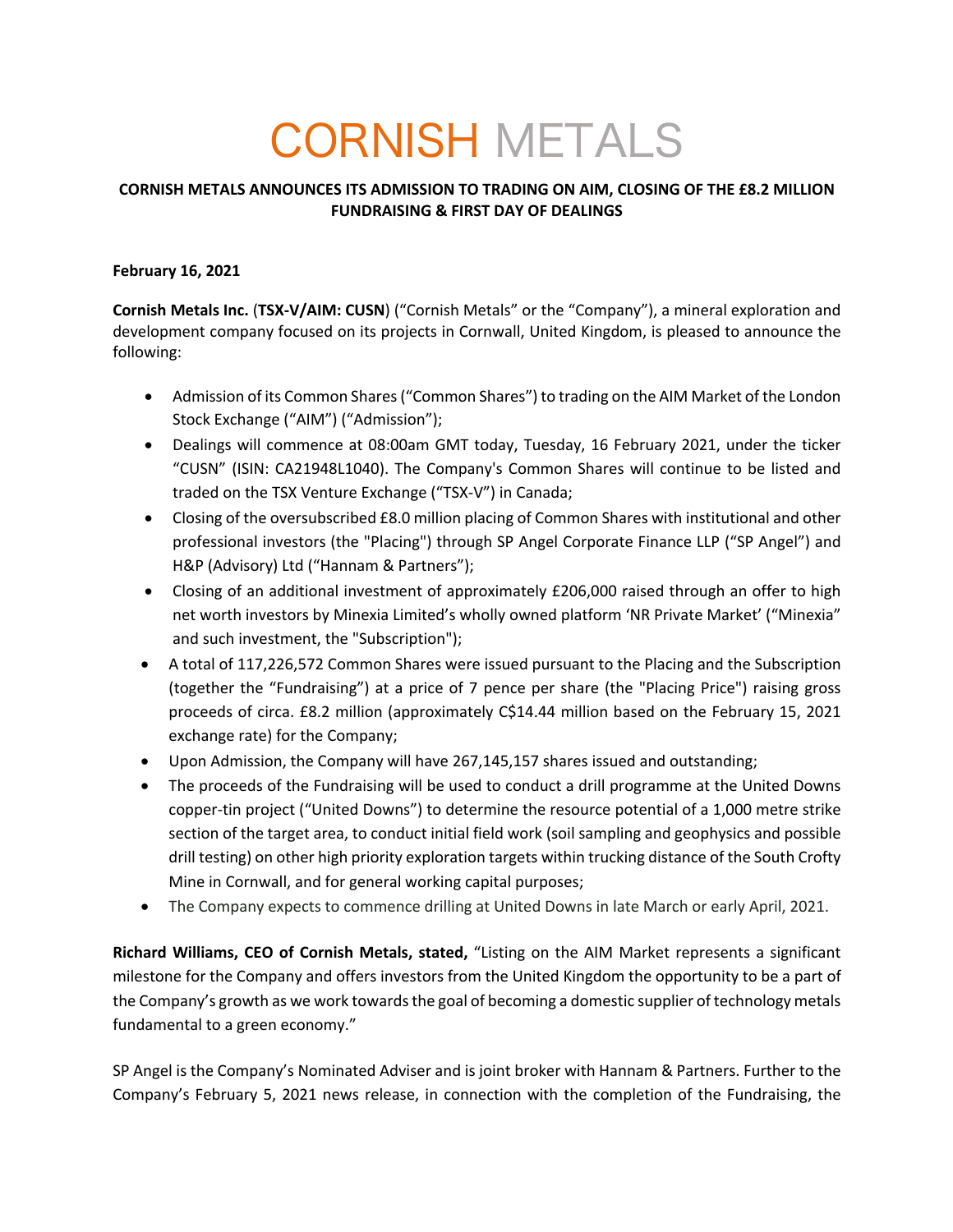following cash commissions have been paid by the Company: (i) approximately £268,400 (C\$469,700) in commission to SP Angel; (ii) approximately £138,800 (C\$242,900) in commission to Hannam & Partners; and (iii) approximately £10,300 (C\$18,000) in commission to Minexia.

As announced on February 11, 2021, the Company has received conditional approval of the Fundraising from the TSX-V. In accordance with such conditional approval, the Company has closed the Fundraising. Common Shares issued under the Fundraising will be subject to a hold period in Canada expiring on June 17, 2021 in accordance with applicable Canadian securities legislation. Under applicable Canadian securities legislation, such hold period will only apply to trades (as defined under applicable Canadian securities legislation) of such Common Shares in Canada.

# **Related Party Transaction**

Further to the Company's announcement on February 5, 2021, Richard Williams, Director, President and CEO, Grenville Thomas, Director, and Don Njegovan, Director (collectively, the "Interested Directors") participated in the Fundraising and have each subscribed for 200,000 Common Shares at the Placing Price, collectively raising aggregate subscription proceeds of £42,000. As such, the Fundraising constituted a "related party transaction" within the meaning of Policy 5.9 of the TSX-V and Multilateral Instrument 61- 101 - Protection of Minority Security Holders in Special Transactions ("MI 61-101") as a result of such Interested Directors being Directors of the Company. The Company relied on the exemptions under section 5.5 and section 5.7(1)(b) of MI 61-101 in respect of formal valuation and minority shareholder approval requirements respecting the Fundraising under MI 61-101. For more information, please see the Company's news release dated February 5, 2021.

Further details in respect of the Fundraising will be included in a material change report to be filed by the Company. The material change report will be filed less than 21 days prior to closing of the Fundraising due to the timing of the announcement of the Fundraising and the Company wished to complete the Fundraising in an expeditious manner.

Capitalised terms used in this announcement shall, unless the context provides otherwise, have the same meanings in the Admission Document.

#### **ABOUT CORNISH METALS**

Cornish Metals completed the acquisition of the South Crofty tin and United Downs copper / tin projects, plus additional mineral rights located in Cornwall, UK, in July 2016 (see Company news release dated July 12, 2016). The additional mineral rights cover an area of approximately 15,000 hectares and are distributed throughout Cornwall. Some of these mineral rights cover old mines that were historically worked for copper, tin, zinc, and tungsten.

For additional information please contact: In North America: Irene Dorsman at +1 604 210 8752 or by e-mail at irene@cornishmetals.com.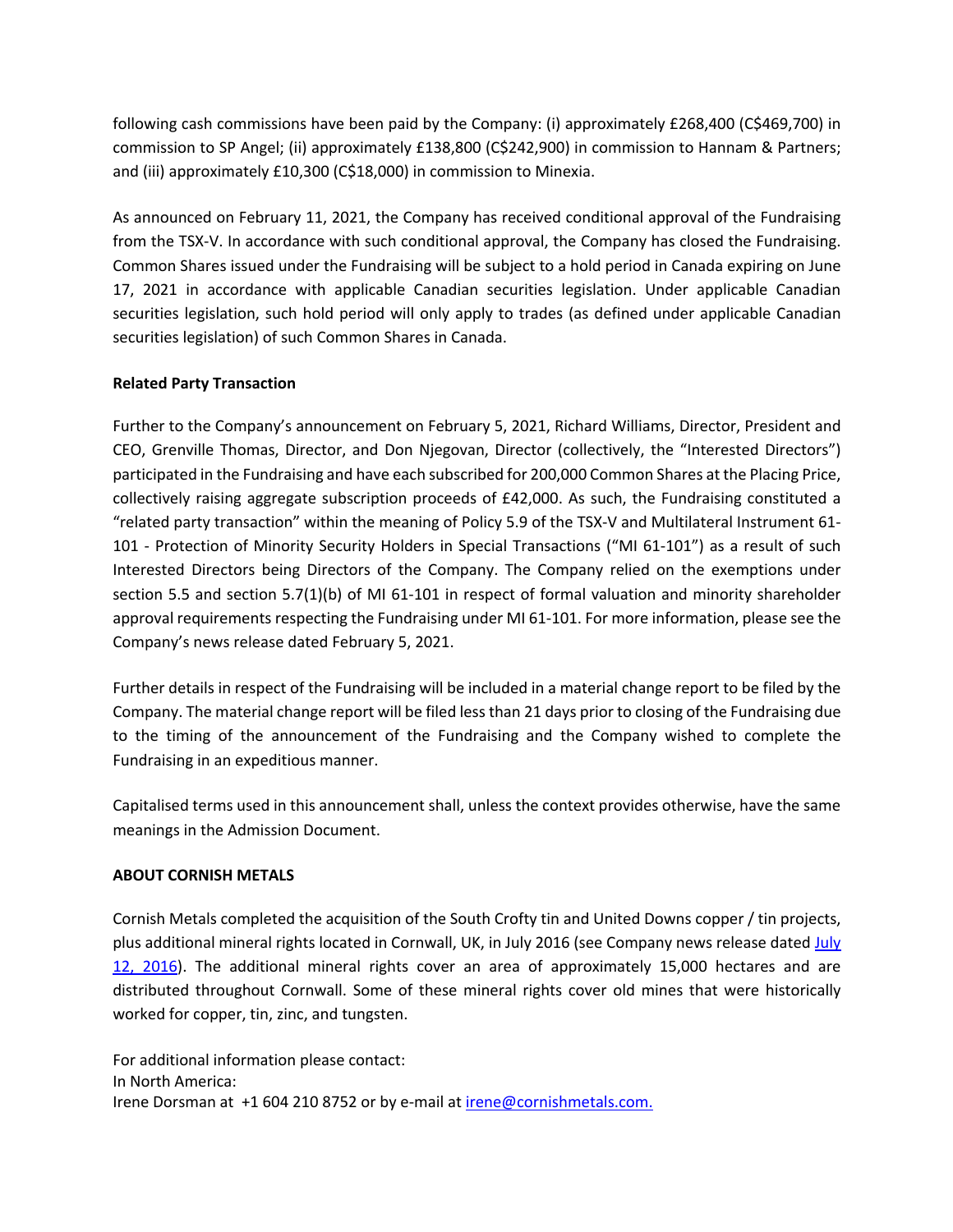| SP Angel Corporate Finance LLP<br>(Nominated Adviser & Joint<br>Broker) | Tel:                                                               | +44 203 470 0470                                        |
|-------------------------------------------------------------------------|--------------------------------------------------------------------|---------------------------------------------------------|
|                                                                         | <b>Richard Morrison</b><br>Charlie Bouverat<br><b>Grant Barker</b> |                                                         |
| Hannam & Partners<br>(Joint Broker)                                     | Tel:                                                               | +44 207 907 8500                                        |
|                                                                         | <b>Matthew Hasson</b><br>Andrew Chubb<br>Ernest Bell               |                                                         |
| Blytheweigh<br>(Financial PR/IR-London)                                 | Tel:                                                               | +44 207 138 3204                                        |
|                                                                         | Tim Blythe<br>Megan Ray                                            | tim.blythe@blytheweigh.com<br>megan.ray@blytheweigh.com |

#### **ON BEHALF OF THE BOARD OF DIRECTORS**

*"Richard D. Williams"* Richard D. Williams, P.Geo

*Neither the TSX Venture Exchange nor its Regulation Services Provider (as that term is defined in the policies of the TSX Venture Exchange) accepts responsibility for the adequacy or accuracy of this release.*

#### *Caution regarding forward looking statements*

*This news release contains "forward-looking statements", including but not limited to, statements with respect to the Admission; the continued listing and trading of the Common Shares on the TSX-V; the Fundraising; the use of proceeds of the Fundraising; the expected commencement of future exploration programs at the United Downs and the South Crofty Mine; and the material change report to be filed in connection with the Fundraising.*

*Forward-looking statements, while based on management's best estimates and assumptions at the time such statements are made, are subject to risks and uncertainties that may cause actual results to be materially different from those expressed or implied by such forward-looking statements, including but not limited to: risks related to receipt of regulatory approvals, risks related to general economic and market conditions; risks related to the COVID-19 global pandemic and any variants of COVID-19 which may arise; risks related to the availability of financing; the timing and content of upcoming work programs; actual results of proposed exploration activities; possible variations in Mineral Resources or grade; failure of plant, equipment or processes to operate as anticipated; accidents, labour disputes, title disputes, claims and limitations on insurance coverage and other risks of the mining industry; changes in national and local government regulation of mining operations, tax rules and regulations.* 

*Although Cornish Metals has attempted to identify important factors that could cause actual results to differ materially from those contained in forward-looking statements, there may be other factors that cause results not to be as anticipated, estimated or intended. There can be no assurance that such statements will prove to be accurate,*